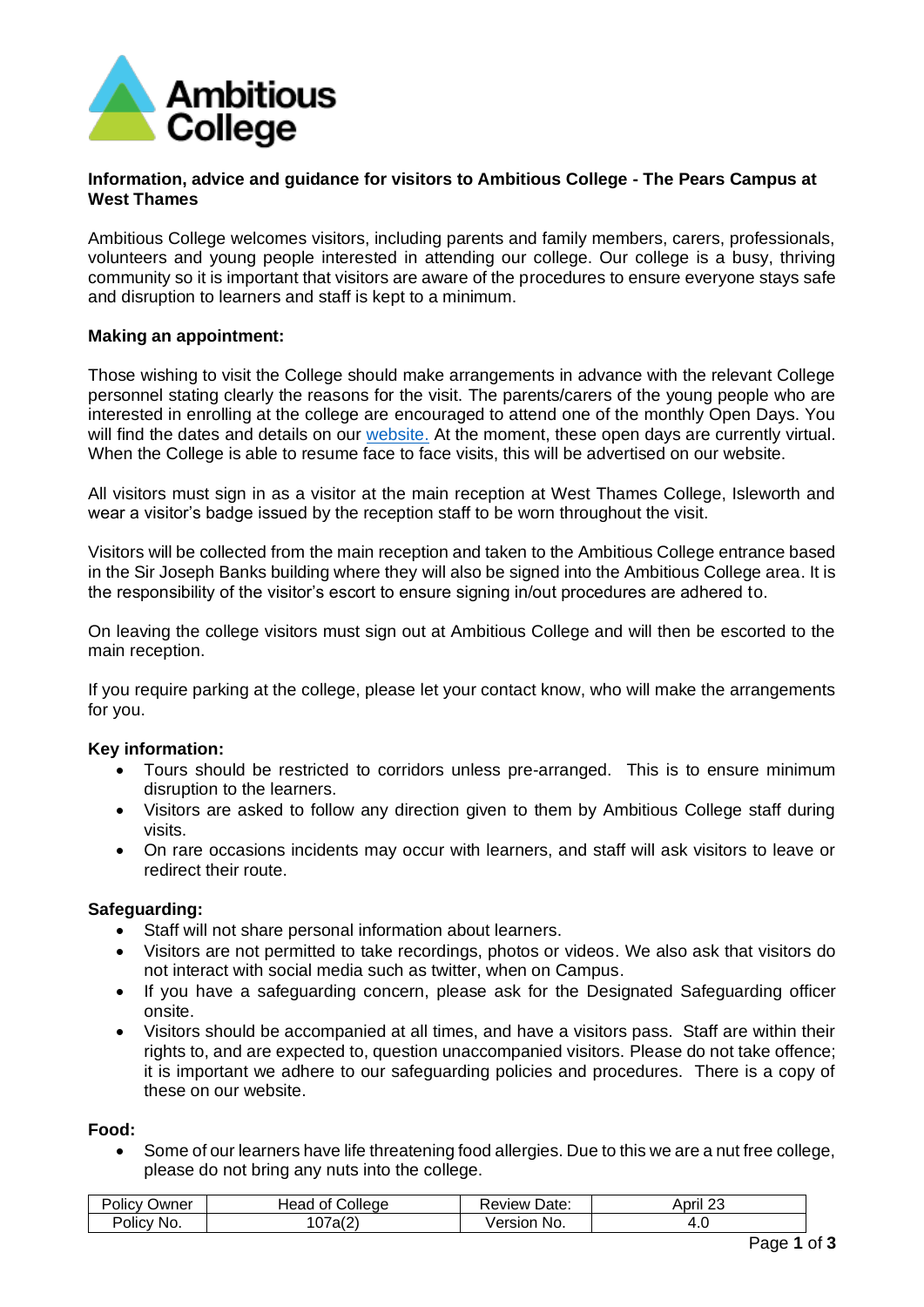

We ask that food is not brought into and consumed within the main college area; we have designated areas where food can be consumed please ask a member of staff.

## **Fire Evacuation/ Health & Safety:**

- You will be informed if we are expecting a fire drill on the day of your visit. If you hear the alarm sound please exit the building and meet at the designated muster point.
- If you are involved in an accident whilst on site, please ensure a manager is informed.
- If you have any health needs or concerns, please speak with your host at the start of your visit.
- There is access to a trained first aider on site

This policy should be read alongside the following Ambitious College and Ambitious about Autism policies and procedures:

- Child Safeguarding and Protection Policy and Procedures.
- Adult at Risk Safeguarding and Protection Policy and Procedures.
- Healthcare Policy.

| -<br>)wner<br>'olic\ | `วlleae<br>0t<br>Неас<br>$\cdot$ | Date:<br>eview | $\sim$<br>April<br>∼ |
|----------------------|----------------------------------|----------------|----------------------|
| -<br>Policy<br>No.   | $\sim$<br><b>u</b>               | ersior<br>No.  | 7.U                  |